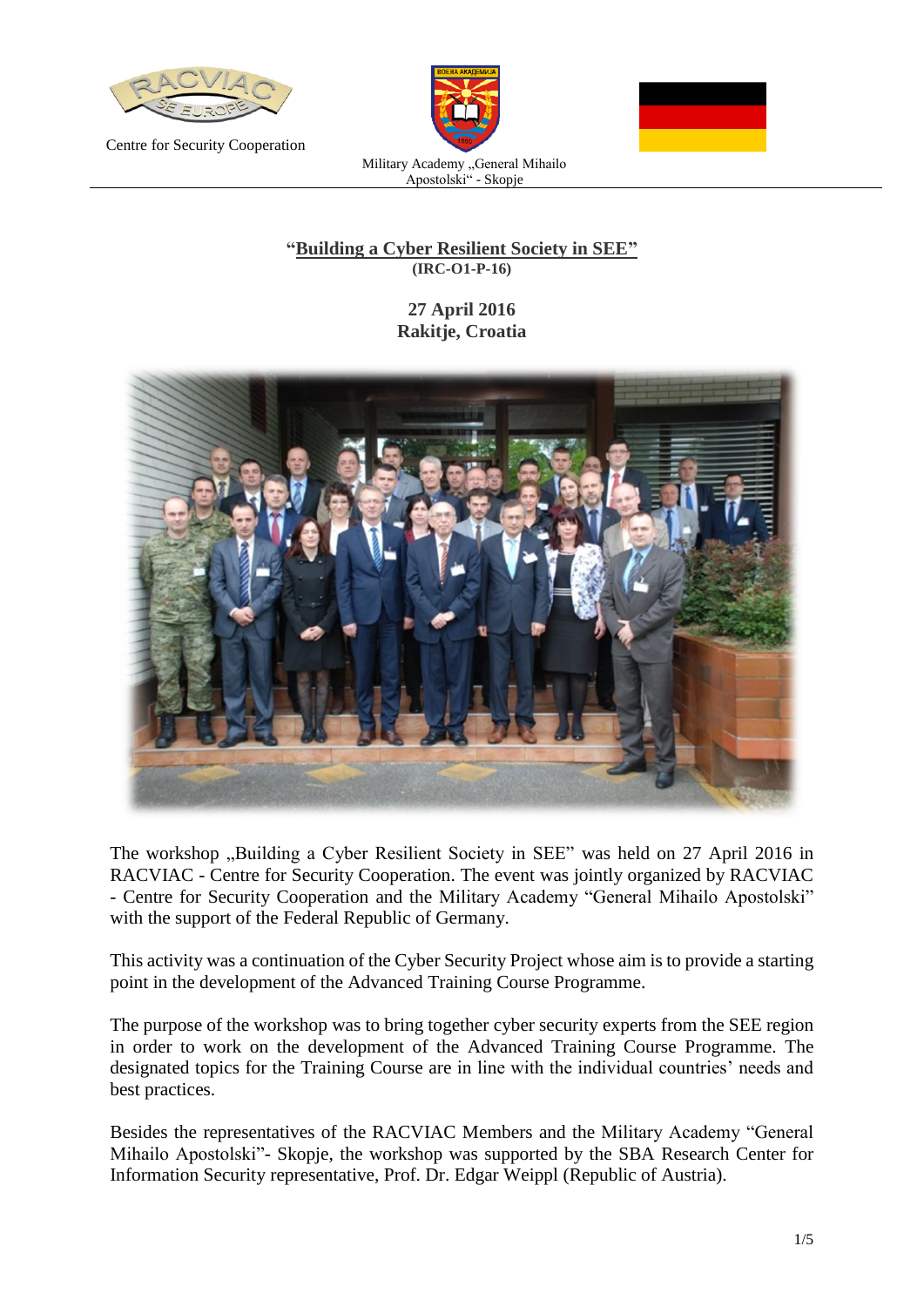In their opening remarks RACVIAC Director Ambassador Haydar Berk and the Dean of the Military Academy "General Mihailo Apostolski" - Skopje, Dr Orce Popovski, Col, welcomed all distinguished experts from the countries of the South East European region which supported the event by taking part in it.

The workshop participants worked in two groups and had an opportunity to discuss topics and objectives for the Advanced Training Course which are in line with their institutions' needs and best practices.

The workshop was concluded with a joint discussion and agreement on the following:

## **Topics and objectives for the Advanced Training Course**

#### Topic: **Information Warfare: Defending against information warfare** *Objectives:*

- Definition/ understanding Information Warfare

- Implications and protection measures (state/strategic level)
- Unconventional Information Warfare

# Topic: **Resilient Wireless protocols for transmission of critical messages**

*Objectives:*

- Describing Wireless protocols
- Wireless protocols standards
- Protection of transmission of critical messages

## Topic: **Security threats from non-state actors in cyber space**

*Objectives:*

- Defining non-state actors (cyber crime, hacktivism and terrorism)
- Targets, motivations
- Modus operandi
- Case studies (tbc)

#### Topic: **Security threats from state actors in cyber space**

*Objectives:*

- Defining state actors (state aggression, cyber espionage)
- Targets, motivations
- Modus operandi
- Case studies

#### Topic: **Critical Information Infrastructure Protection**

*Objectives:*

- Defining Critical Infrastructure
- SCADA and ICS systems
- Resilient mechanism for defense
- Protection procedures
- Case studies

#### Topic: **New Generation of Cryptographic Security**

*Objectives:*

- Improving security via cryptographic products
- Symmetric and asymmetric cryptography
- Basics of cryptoanalysis
- Best practices and misuses
- Next generation cryptographic devices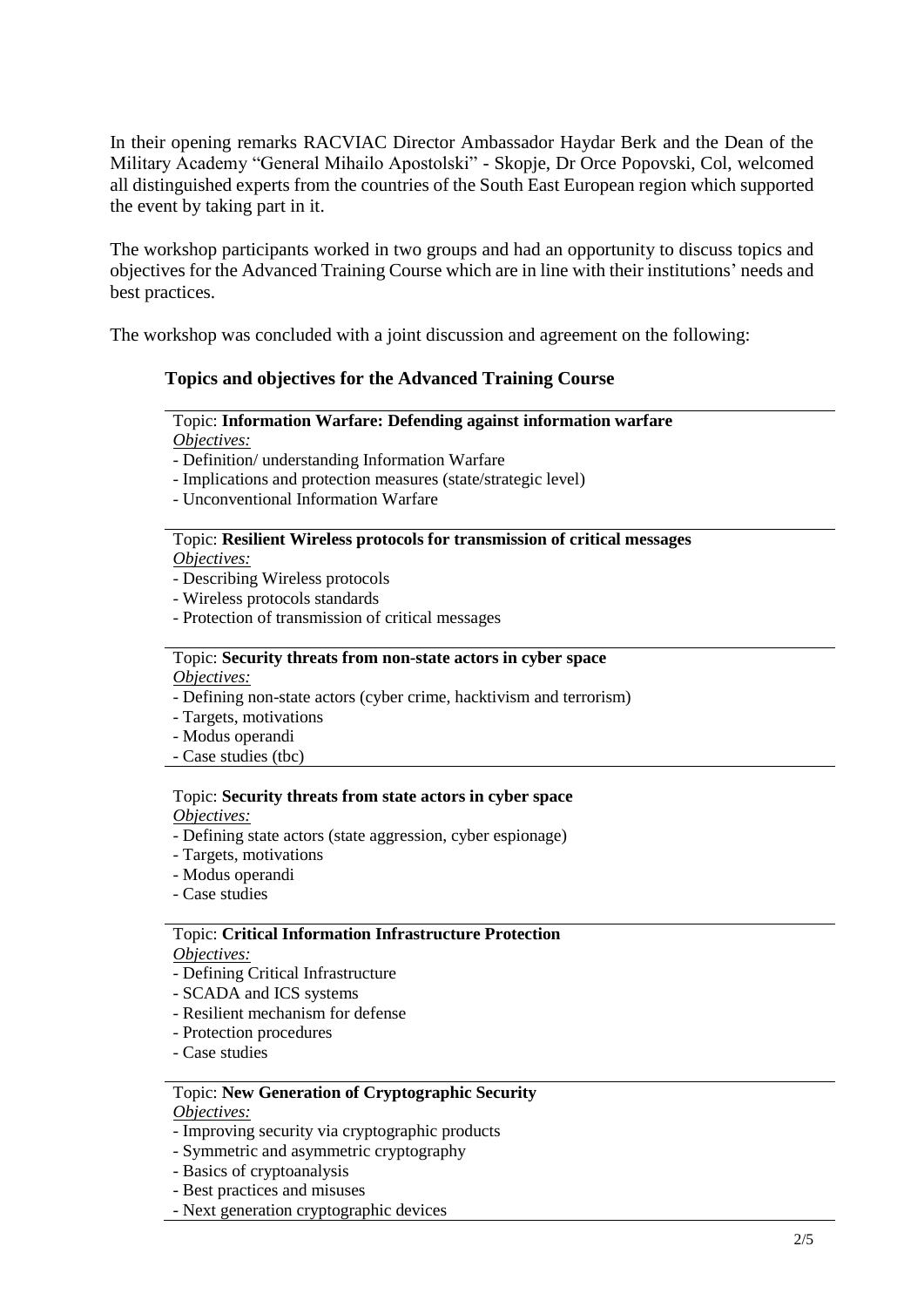#### Topic: **Post-quantum security**

*Objectives:*

- Future challenges
- Quantum computing
- Quantum cryptography
- Traditional vs quantum

### Topic: **Access control**

*Objectives:*

- Types and categories of Cccess control
- Authentication methods
- Password management
- Audit and log analysis of access control

#### Topic: **Cloud computing and security challenges**

*Objectives:*

- Defining cloud computing
- Advantages and disadvantages of cloud computing
- Achieving security in cloud computing

#### Topic: **Cyber warfare and cyber weapons**

*Objectives:*

- Defining cyber warfare and cyber weapons
- Legal aspects of using of cyber weapons
- International regulation on cyber weapons

## Topic: **National/International Cyber Security regulations**

*Objectives:*

- Necessity of cyber security regulation
- Existing regulations, best practices, case studies
- Ways and levels of cooperation between nations/institutions

#### Topic: **New dimension of NATO cyber defense policy**

*Objectives:*

- Evolution of NATO cyber defense policies
- Decisions, NATO summits
- Smart defense policy

#### Topic: **Cyber security, cyber defense and cyber operations**

- *Objectives:*
- Definition
- Different approaches
- National and international level
- National authorities with responsibilities in cyber security/defense

#### Topic: **Information obfuscation**

*Objectives:*

- Definition of obfuscation
- Methods used by attackers to obfuscate (traditional and current methods)
- Mechanism against attacks related to obfuscation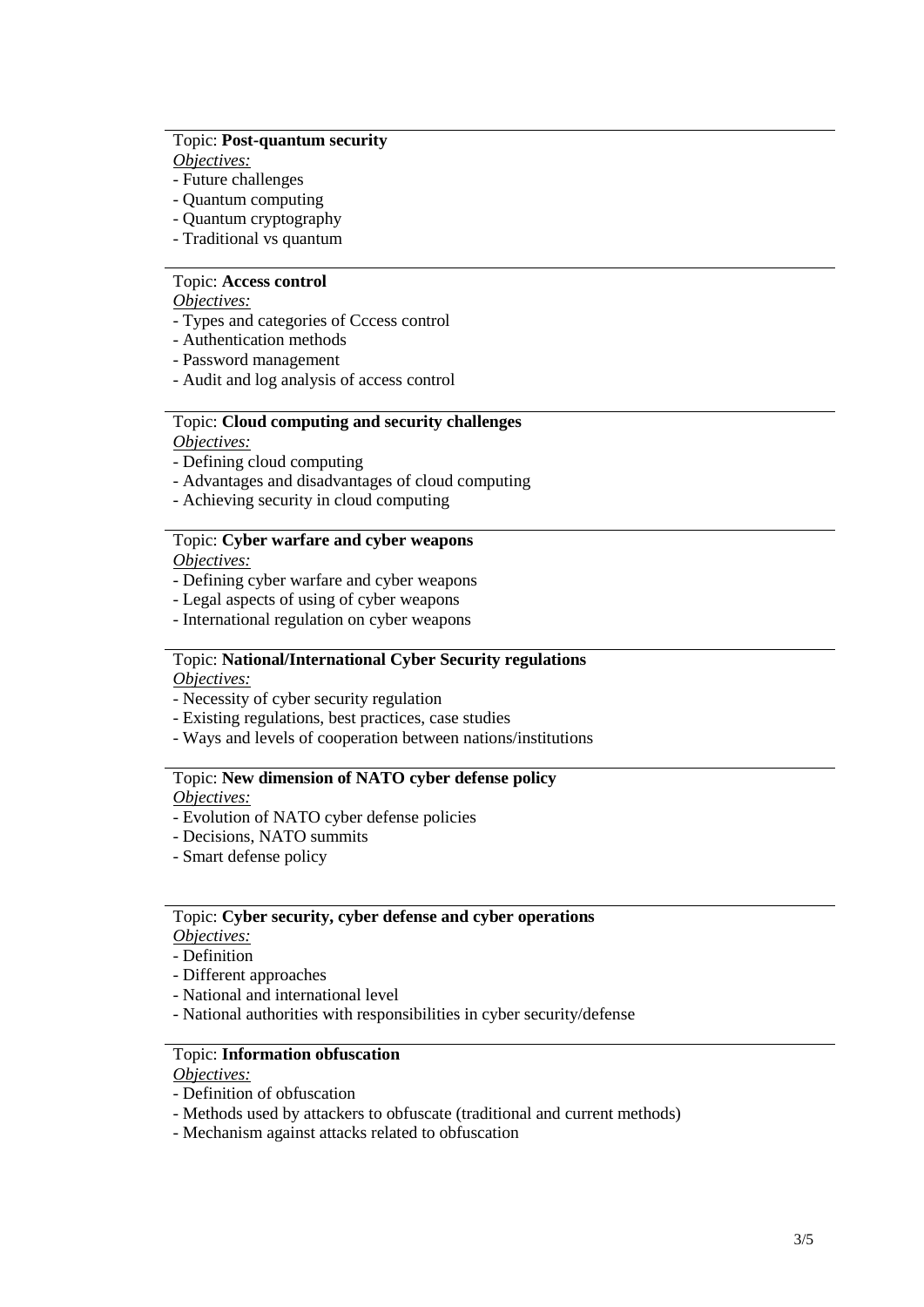#### Topic: **Pen – testing**

*Objectives:*

- Introduction (what is pen-testing; crucial elements before, during and after; benefits)
- Pen-test methodologies
- Vulnerability discovering (reports, measures, etc.)
- Exercise with open source tool for pen-testing??

#### Topic: **Cyber special operations**

*Objectives:*

- Defensive and offensive operations
- Exploitations
- Hacking back, counter-cyber attack
- Cyber espionage

#### Topic: **Applying International Law of Armed conflict principles to cyber defense** *Objectives:*

- Applicability of international law of Armed conflict related to cyber space
- Possible solutions for attribution issues
- NATO Article 5
- UN Charter
- Tallinn manual

## Topic: **Introduction on Digital forensics**

*Objectives:*

- Preserving data and evidence
- Benefits of digital forensics
- Legal use (authorities responsible for forensics)
- Mobile Device Investigative Techniques
- Case studies

## Topic: **Advances of using risk analysis in pursuing systems security**

*Objectives:*

- Why and when we need risk analysis
- Identifying weak points and potential targets for attacks
- Methods and objectives of risk analysis
- Risk analysis approaches

#### Topic: **Cyber risks & threats, state of the art & future trends** *Objectives:*

- Perspective (dark web, IoT)
- Raising awareness of cyber threats and risks
- Converged networks, assessment/evaluation
- Possible future actors, assessment/evaluation

#### Topic: **Cyber incident handling**

*Objectives:*

- Defining cyber incident
- Defining procedures to respond
- Reporting cyber incident
- Responsibilities of CERT, CIRT, SOC
- Best practices